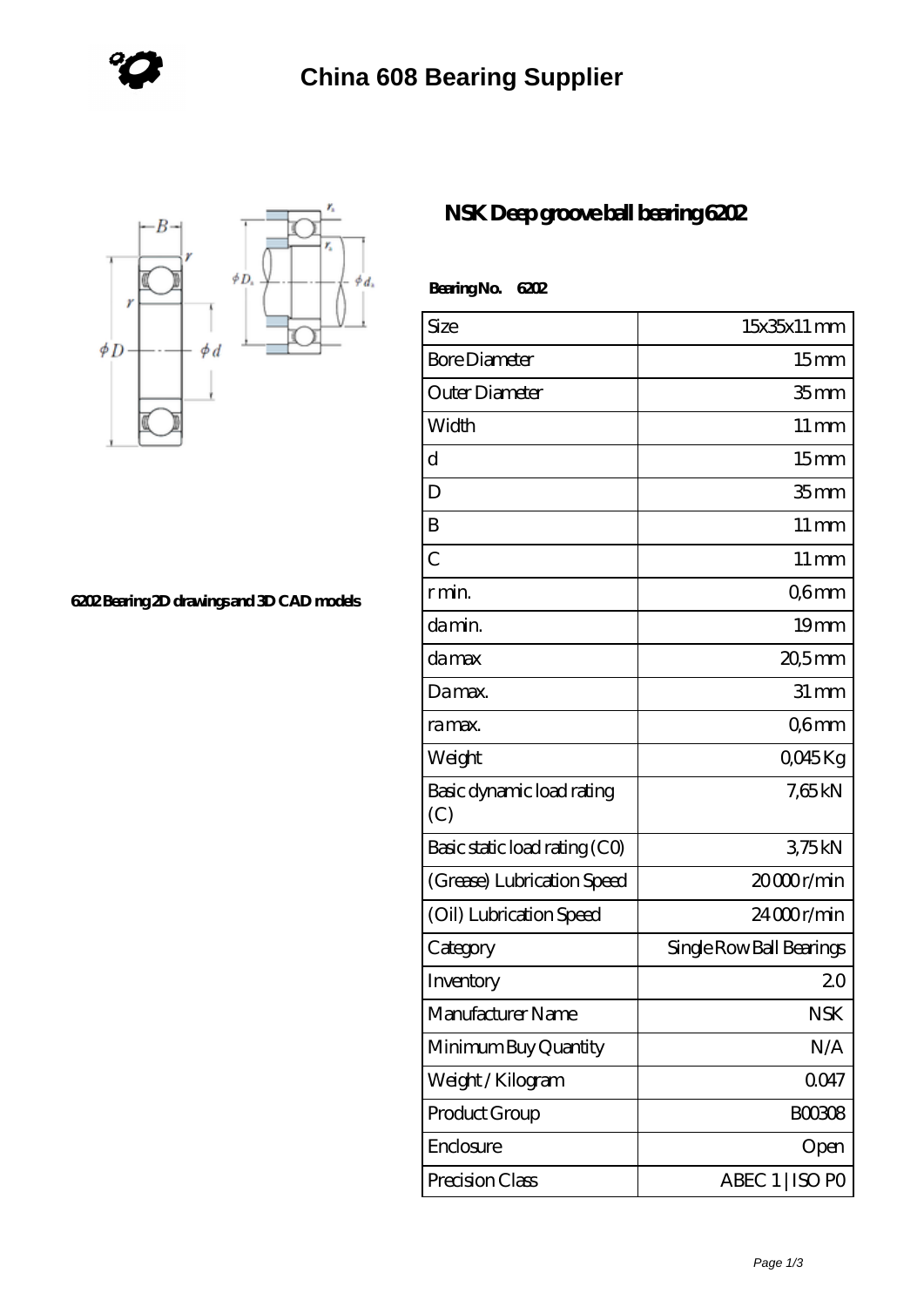| Maximum Capacity / Filling<br>Slot | No                                                                                                                                                                                  |
|------------------------------------|-------------------------------------------------------------------------------------------------------------------------------------------------------------------------------------|
| Rolling Element                    | <b>Ball Bearing</b>                                                                                                                                                                 |
| Snap Ring                          | No                                                                                                                                                                                  |
| <b>Internal Special Features</b>   | No                                                                                                                                                                                  |
| Cage Material                      | Steel                                                                                                                                                                               |
| Internal Clearance                 | CO-Medium                                                                                                                                                                           |
| Inch - Metric                      | Metric                                                                                                                                                                              |
| Long Description                   | 15MM Bore; 35MM<br>Outside Diameter; 11MM<br>Outer Race Diameter;<br>Open; Ball Bearing; ABEC 1<br>ISO PO, No Filling Slot; No<br>Snap Ring, No Internal<br><b>Special Features</b> |
| Category                           | Single Row Ball Bearing                                                                                                                                                             |
| <b>UNSPSC</b>                      | 31171504                                                                                                                                                                            |
| Harmonized Tariff Code             | 8482105068                                                                                                                                                                          |
| Noun                               | Bearing                                                                                                                                                                             |
| Keyword String                     | Ball                                                                                                                                                                                |
| Manufacturer URL                   | http://www.nskamericas.co<br>m                                                                                                                                                      |
| Manufacturer Item Number           | 6202                                                                                                                                                                                |
| Weight/LBS                         | Q1                                                                                                                                                                                  |
| Bore                               | 0591 Inch   15 Millimeter                                                                                                                                                           |
| Outer Race Width                   | 0433Inch   11 Millimeter                                                                                                                                                            |
| Outside Diameter                   | 1.378Inch   35 Millimeter                                                                                                                                                           |
| SRI                                | 301                                                                                                                                                                                 |
| hidYobi                            | 6202                                                                                                                                                                                |
| LangID                             | 1                                                                                                                                                                                   |
| D                                  | 35                                                                                                                                                                                  |
| <b>SREX</b>                        | 003                                                                                                                                                                                 |
| B                                  | 11                                                                                                                                                                                  |
| damin                              | 19                                                                                                                                                                                  |
|                                    |                                                                                                                                                                                     |